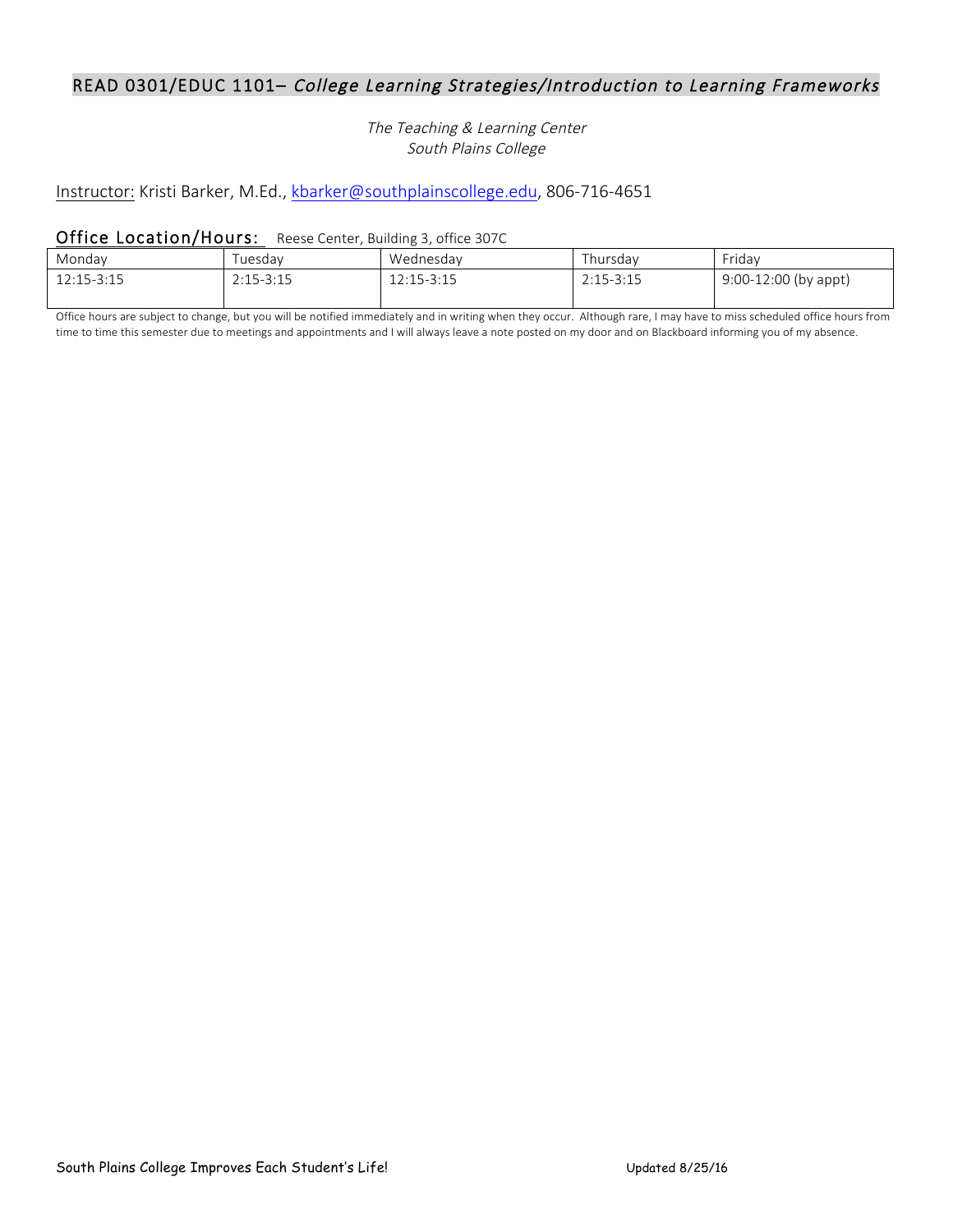## READ 0301- College Learning Strategies

Department: The Teaching and Learning Center/Education Department

Course: READ 0301, College Learning Strategies

This course is not part of the core curriculum. This course does address South Plains College Universal Learning Outcomes in critical thinking and problem-solving, creativity, communication and collaboration and leadership.

Prerequisites: Recommendation based on assessment.

## Textbook & Required Materials:

- Carter, Christine Evans. Landscapes: Groundwork for College Reading. Wadsworth Cengage Learning. (2013) + Access Code for Aplia (Please note these items should be purchased together as a bundle from the bookstore, ISBN #9781337146265. Should you choose to purchase these items individually, online or otherwise, you will not receive the bundle discount from the publisher and may spend more money. )
- Eskens, Allen. The Life We Bury (You will need this book by November  $g^{th}$ . You may purchase online, order from the bookstore or you may check out from a local library.) ISBN#9781616149987

#### Course Description:

Preparation for college-level reading and studying, including vocabulary development, understanding implied ideas and details, identifying author's purpose, point of view and intended meaning, analyzing relationships, critical reasoning for evaluation, and study skills. Credit will not satisfy graduation requirements, but will satisfy developmental reading requirements for TSI purposes.

#### Course Purpose:

The purpose of this course is to provide opportunities and incentives for you to read: addressing students' individual skill deficiencies in reading as determined by TSI assessment, helping students gain reading experiences and skills, and preparing students to succeed with the reading requirements of the college curriculum and as lifelong readers/learners.

Student Learning Outcome: Upon successful completion of this course, the student should be able to

demonstrate collegiate reading skills. Students will

- Locate explicit textual information, draw complex inferences, and describe, analyze and evaluate the information within and across multiple texts of varying lengths.
- Comprehend and use vocabulary effectively in oral communication, reading and writing.
- Describe, analyze, and evaluate information within and across a range of texts.
- Identify and analyze the audience, purpose, and message across a variety of texts.
- Describe and apply insights gained from reading a variety of texts.

Assessment: Students will demonstrate these skills by scoring 12.0 or higher grade equivalency score on the "Nelson Denny Reading Test" or meeting another TSI reading compliance standard.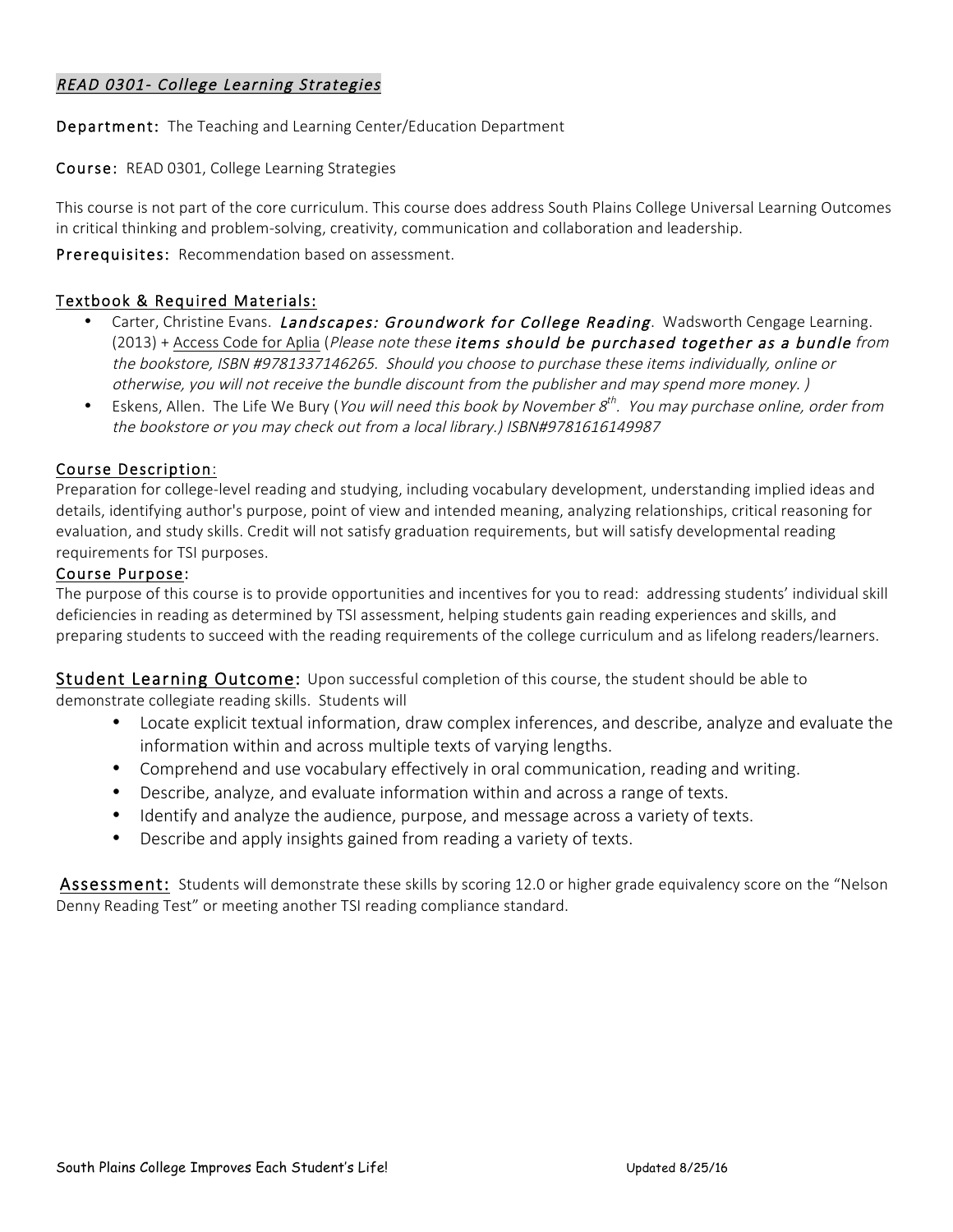## EDUC 1101 – An Introduction to Learning Frameworks

Department: The Teaching and Learning Center/Education Department

Course: EDUC 1100 - An Introduction to Learning Frameworks

This course is not part of the core curriculum. This course does address South Plains College Universal Learning Outcomes in critical thinking and problem-solving, creativity, communication and collaboration and leadership.

## Textbook & Required Materials:

Six Weeks to a Brain Upgrade by Janet N. Zadina, Ph.D, (\*\*This is a custom book order and must be purchased from the SPC bookstore for \$22.00)

### Course Description:

This course is a study of the 1) research and theory in the psychology of learning, cognition, and motivation, 2) factors that impact learning, and 3) application of learning strategies. Theoretical models of strategic learning, cognition, and motivation serve as the conceptual basis for the introduction of college-level student academic strategies. This course cannot be taken for credit in conjunction with EDUC 1300.

Course Purpose: The purpose of this course is to prepare students for college and life success, equipped with knowledge, skills, strategies and tools to apply to accomplish a variety of tasks in varying contexts.

Student Learning Outcome: Upon successful completion of this course, students should be able to

- Demonstrate understanding and become part of the "college-going culture."
- Achieve ownership of their educational process.
- Recognize the essential need of conscientious effort and regular attendance in college courses.
- Identify areas of personal and academic strengths and weaknesses.
- Create and implement a behavior modification plan to address weaknesses while building on strengths.
- Learn relaxation, coping mechanisms and stress management techniques.
- Learn cognitive and metacognitive strategies to increase college academic success.
- Develop awareness of campus resources to support college success.
- Contact an advisor to develop a written degree plan/college success plan.

Assessment: Upon successful completion of this course, the first-time-in-college/first-semester student will earn a semester GPA of 2.0 or higher. The experienced college student will increase his/her GPA by at least .2.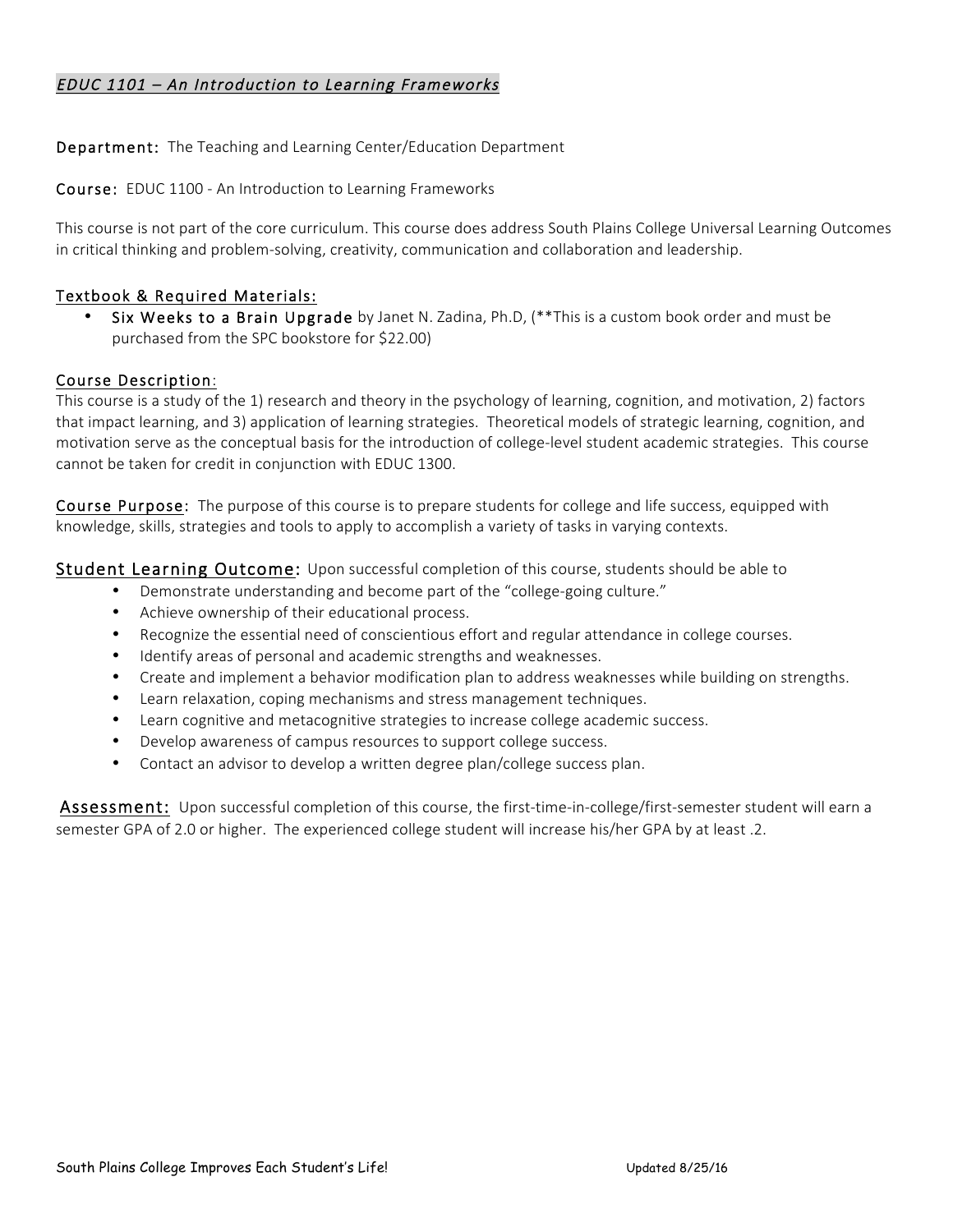## READ 0301/EDUC 1101– College Learning Strategies/Introduction to Learning Frameworks

## Course Requirements/Student Responsibilities:

- Attend class and be aware of announcements made in class.
- Inform instructor of late arrival immediately after class. You are responsible for keeping up with absences/tardies and can check regularly in Aplia under Gradebook.
- Complete homework early enough to seek help if needed.
- Be familiar with information in the syllabus, especially attendance, grading, and test policies.
- Take care of personal needs before and after class.
- Keep all electronic devices in mute or off mode and out of sight. Texting during class is strictly prohibited.
- Treat others in the class with the same respect you expect to be treated with. Conduct yourself in a professional manner at all times. Students who disrupt the learning environment will be asked the leave the class, and/or dropped from the course.
- Academic Integrity/Plagiarism: It is the aim of the faculty of South Plains College to foster a spirit of complete honesty and a high standard of integrity. The attempt of any student to present as his or her own any work which he or she has not honestly performed is regarded by the faculty and administration as a serious offense and renders the offender liable to serious consequences, possibly suspension.

## **Required Material for Class:**

You are required to bring the following items to **every class** (unless otherwise noted by the instructor):

- 1. Textbooks
- 2. Pens, pencils, and highlighters
- 3. Notepad and/or loose-leaf (binder) paper

From time to time, I will ask you to bring additional things to class; this will be mentioned in class and posted as an announcement in Blackboard prior to the following class.

## Please note: failure to have these required materials with you could result in you being considered unprepared for class and being asked to leave, which will result in an absence from the class.

### Technical Course Information:

Aplia: Aplia is an online supplemental homework program which will help to clarify and enhance the skills and concepts you will be learning in class and from the textbook. You will be responsible for locating a computer with internet access to complete these online assignments throughout the semester. Aplia is also the course management tool that you will use to see the grade book, course announcements, class assignments and some supplemental handouts. You should check this site at least twice a week to ensure you are keeping up and staying informed as you are responsible for all assignments even if you are absent. Aplia Technical Support is located at www.cengagebrain.com

Blackboard: Blackboard is an online tool which connects you to your classmates, instructor, course materials and learning tools such as discussion boards, assignments, quizzes and even sometimes exams.

Student Email: Your student email account can be accessed through MySPC. Once logged in to MySPC you will click on Student Email and your username & password is the same as your MySPC username & password. Please note: I will email you in Aplia and this email address will be self-selected when you register. Please chose an email you will check frequently – gmail, yahoo, etc. – as to ensure proper communication can occur this semester.

MYSPC technical assistance: For technical assistance, please email askspc@southplainscollege.edu or 806-894-9611 ext. 3300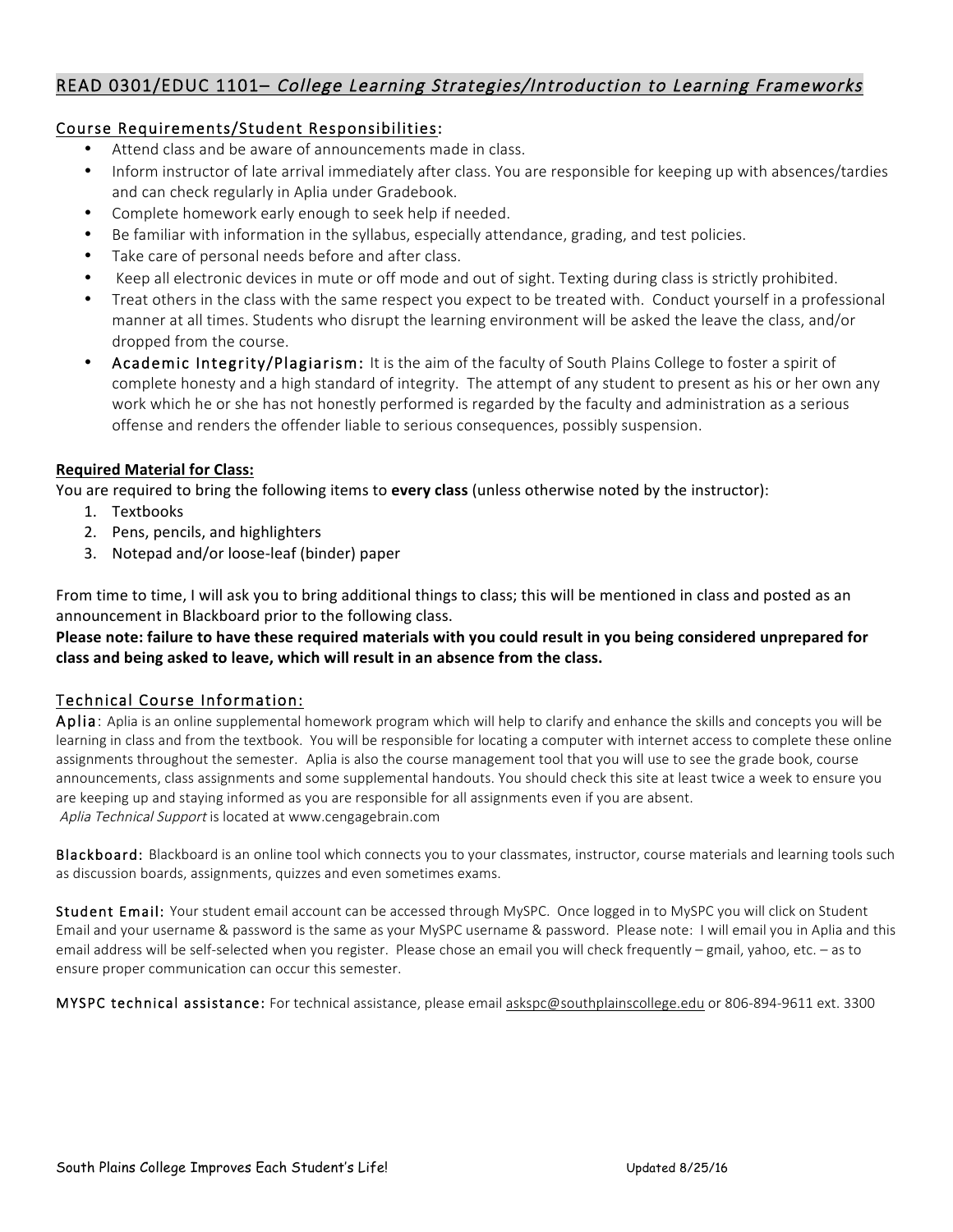## Course Evaluation:

|                               | Grades are determined by the following scale:          |             |             |            |
|-------------------------------|--------------------------------------------------------|-------------|-------------|------------|
| $90-100 = A$                  | $80 - 89 = B$                                          | $70-79 = C$ | $60-69 = D$ | $0-59 = F$ |
|                               |                                                        |             |             |            |
|                               | Your grade will be based on the following percentages: |             |             |            |
| Attendance/Participation      |                                                        |             | 10%         |            |
| Daily Assignments/Quiz Grades |                                                        |             | 20%         |            |
| Aplia Online Assignments      |                                                        |             | 30%         |            |
| Exams (4 total)               |                                                        |             | 40%         |            |

The grades you receive on your assignments, quizzes, and exams are indicators of your progress toward college level reading and college success. Students will be asked to keep an ongoing record of these grades.

- There will be three exams + one final project/portfolio.
- Exams may not be made up.
- Quizzes cannot be made-up; however, the student may drop the lowest quiz grade
- **Late homework:**
	- o **If you are absent from class, late assignments will be accepted IF AND ONLY IF the student has been in email contact with the instructor before the missed class and received permission to turn in the late assignment. You must print my response and attach it to your work. A ten percent penalty will apply if the work is turned into my office by 4:00 on the due date. A twenty percent penalty will apply if the work is turned in at the next class meeting.**
	- o **If you are present in class but forgot your assignment, with my permission and at my discretion, you may turn it in to me, in my office, no later than 4:00 pm. A ten percent penalty will apply. You may also turn the work in at the beginning of the next class period and a twenty percent penalty will apply. If we go over a homework assignment as a class, NO LATE WORK WILL BE ACCEPTED.**
	- o **No more than three late assignments will be accepted.**

### Attendance Policy:

- Students are expected to attend ALL class meetings.
- Attending class means being physically and mentally present and aware in class!
	- $\circ$  If you sleep in class, you will be marked absent, and you may be asked to leave the class.
- If you arrive after class has started, you will be counted tardy.
- Two tardies will be considered equivalent to one absence.
	- $\circ$  If you arrive late, please inform the instructor immediately after class has ended that you were present. Failure to do so may result in your being marked absent for that class.
- It is expected that you will take care of any personal items prior to class. During an exam or quiz, if you leave to use the restroom, you will not be allowed back in, as this is disruptive to others in class:
	- $\circ$  Only in extreme emergencies will a student be allowed to leave and come back in during any type of testing situation. They will be asked to leave their things (e.g., cellphone) in the classroom.
- Students *may* be dropped after their 4<sup>th</sup> absence from class, including tardies that count as absences.
- Students dropped by the instructor will be dropped with the grade of 'F' or 'W' depending on the student's current overall grade in the course at the time of administrative drop.

#### **What I Expect from You:**

- Attend class and be aware of announcements made in class. If you will miss a class, please email the *instructor* in advance. \*\*Please note – you are responsible for following up with the instructor and other students to get any handouts and/or notes from the missed class.
- Assignments are due on the dates listed in the schedule, whether online or in-class assignments. **Even if you are out of class, you are still expected to meet deadlines**. Therefore, you will need to make arrangements to get work and assignments to the instructor by the due date!
- Complete homework early enough to seek help if needed.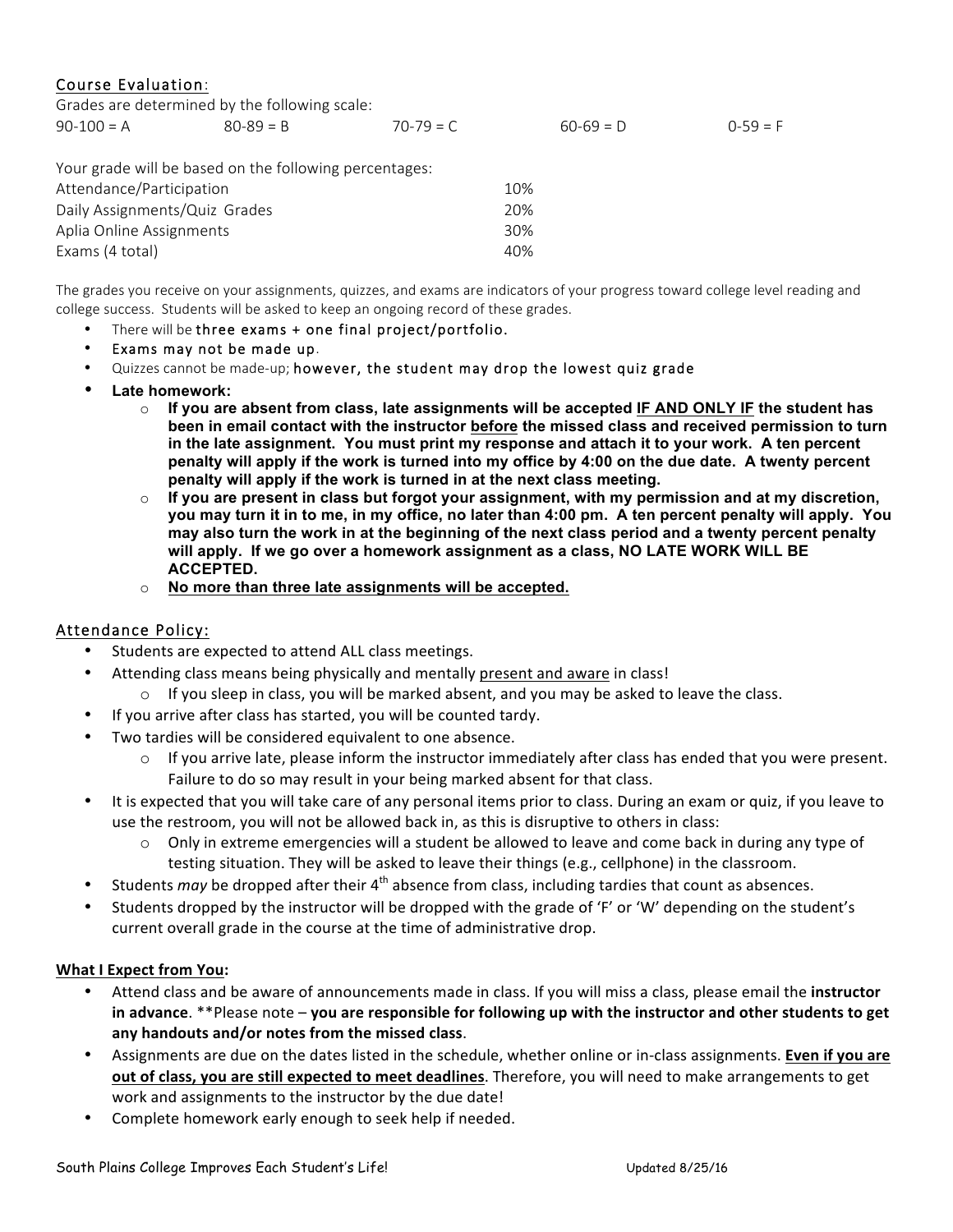- Keep an ongoing record of all of your assignments. When I pass graded work back to you, it is expected that you will keep assignments for your records and for your end of semester project/portfolio.
- Be familiar with information in the syllabus, especially attendance, grading, and test policies.
- Take care of personal needs before and after class  $-$  not during.

#### **Civility in the Classroom**

Please treat others in the class (e.g., the instructor, fellow students, and guest speakers) with the same respect with which you expect to be treated. Conduct yourself in a professional manner at all times. Students who disrupt the learning environment will be asked to leave the class, and/or dropped from the course.

#### **Class Preparation**

Be prepared for class!!!! Being prepared means:

- Bringing required materials (e.g., textbooks, pens/pencils) to class
- Reading the materials **BEFORE** class
- Completing assignments/quizzes/homework **BEFORE** class:
	- $\circ$  If I see a student completing homework, assignments, or quizzes in class, during class time, that assignment will not be accepted.
- Listening to others, and participating.

If the instructor deems a student unprepared in any manner, that student will be asked to leave the class, which will result in an absence for that day.

### Campus Resources/Policies:

Tutoring: Dr. Gail Malone or Dalila Gonzales, 806-716-2241 or dgonzales@southplainscollege.edu. Each semester, tutor schedules will be posted in our classroom and various other locations around campus as they become available. Please make special note that all tutoring services at SPC are free to students.

\*\*\*Toni Ivey is located in building 3, room 318G, on Mon/Tues/Wed 8:30-3:00. She is a wonderful resource for help and tutors in many areas, including reading!\*\*\*

Health & Wellness Center: The counselors at the Health & Wellness center can advise you confidentially. They can also help you access other resources on campus and in the local community. You can schedule an appointment with a counselor by calling 716-2529.

Disability Services: Students with disabilities, including but not limited to physical, psychiatric, or learning disabilities, who wish to request accommodations in this class should notify the Disability Services Office early in the semester so that the appropriate arrangements may be made. In accordance with federal law, a student requesting accommodations must provide acceptable documentation of his/her disability. For more information, call or visit the Disability Services Office at Reese Center, Building 8, 806-716-4675.

The intention of the master syllabus is to provide an outline of the contents of this course, as specified by faculty of the Reading Department at South Plains College, regardless of who teaches the course, when it is taught or where it is taught. Faculty members teaching this course for South Plains College are expected to facilitate learning pursuant to the course objectives. However, instructors also are encouraged to cover additional topics of interest so long as those topics are relevant to the course's subject. The master syllabus is, therefore, prescriptive in nature but also allows for a diversity of individual approaches to course material.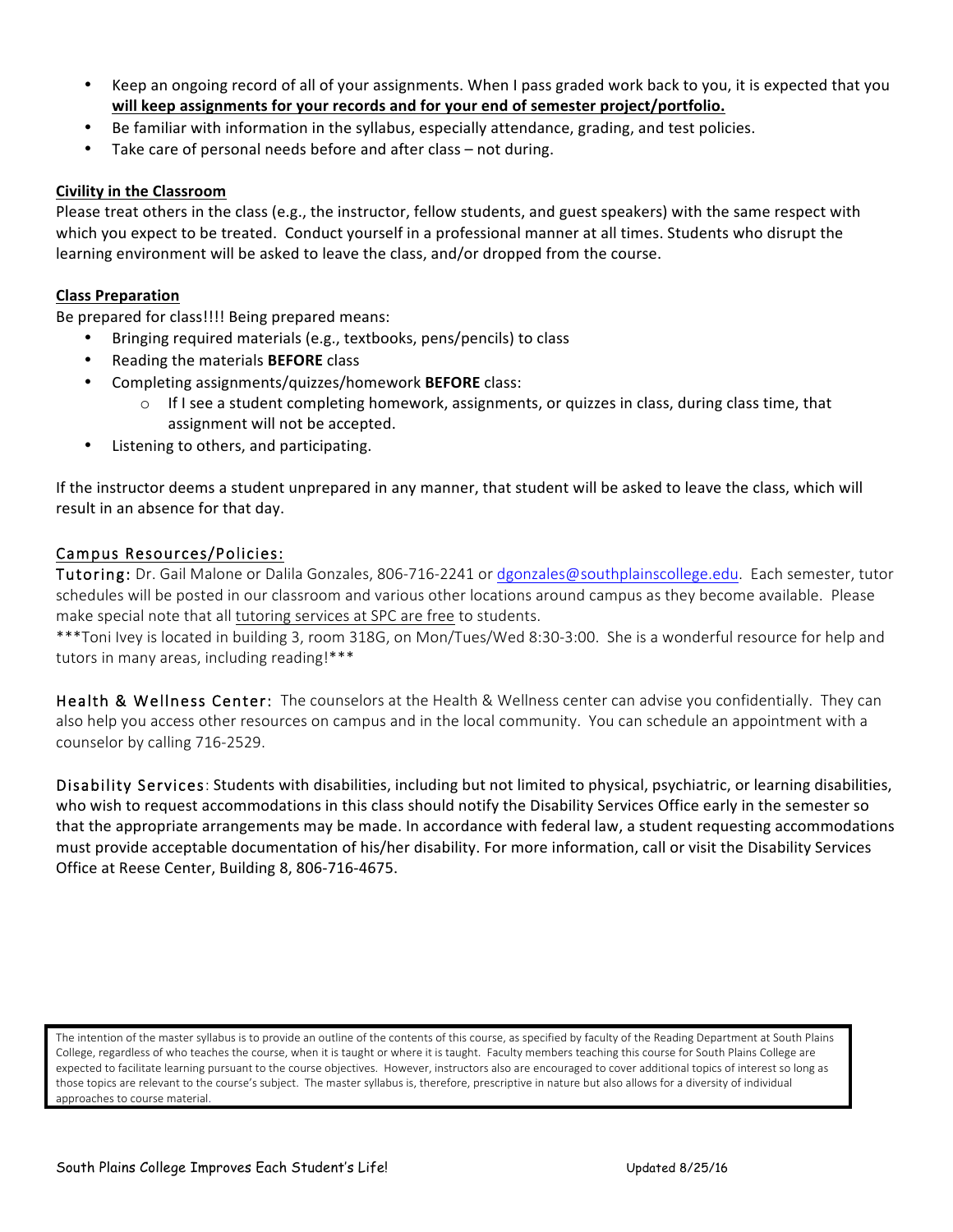### **Tentative Agenda/Course of Study**

**This course of study is outline and is subject to change. Your assignments (including required readings) will be posted on Blackboard/Aplia weekly. Be sure to check them daily to see what will be due for your class sessions. Quiz dates, exam dates, and study materials will also be posted there. Please remember that being absent is not an excuse for failure to do the assigned work. Any changes to this course study will be announced in class. If you are absent it is your responsibility to obtain the notes and announcements from someone in your class, or come to my office promptly when you are well. DO NOT INTERRUPT CLASS TO ASK WHAT YOU MISSED! Use your syllabus as a guide or come to my office.** 

| Week           | <b>Chapter/Assignment/Reading Log</b>                              |  |
|----------------|--------------------------------------------------------------------|--|
| Week 1         | <b>Nelson Denny</b>                                                |  |
| Aug 30, Sept 1 | Syllabus contract distributed                                      |  |
|                |                                                                    |  |
| Week 2         | Landscapes Ch. 1                                                   |  |
| Sept $6, 8$    | Technology Information Session; ELASSI                             |  |
|                | Thursday we are meeting in building 8, room 829                    |  |
|                |                                                                    |  |
| Week 3         | Brain Ch. 1; ELASSI Interpretation/Guest Speaker                   |  |
| Sept 13,15     |                                                                    |  |
| Week 4         | Landscapes Ch. 2                                                   |  |
| Sept 20, 22    | Brain Ch. 2                                                        |  |
| Week 5         | Landscapes Ch. 3                                                   |  |
| Sept 27, 29    | Brain Ch. 3                                                        |  |
|                |                                                                    |  |
| Week 6         | Exam 1 Ch. 1-3, Landscapes and Brain                               |  |
| Oct 4, 6       |                                                                    |  |
| Week 7         | Landscapes Ch. 4                                                   |  |
| Oct 11, 13     | Brain Ch. 4                                                        |  |
|                |                                                                    |  |
| Week 8         | Landscapes Ch. 5                                                   |  |
| Oct 18, 20     | Brain Ch. 5                                                        |  |
|                |                                                                    |  |
| Week 9         | Landscapes Ch. 6                                                   |  |
| Oct 25, 27     | Brain Ch. 6                                                        |  |
| Week 10        | $\checkmark$                                                       |  |
| Nov $1, 3$     | <b>Exam 2 Ch. 4-6, Landscapes and Brain</b>                        |  |
| Week 11        | The Life We Bury – novel study                                     |  |
| Nov 8, 10      |                                                                    |  |
|                | **Nov. 10 – Last day to drop a class                               |  |
| Week 12        | The Life We Bury – novel study                                     |  |
| Nov 15, 17     |                                                                    |  |
|                | ***Nov 17 – First day of Online Registration: Spring & Summer 2017 |  |
| Week 13        | The Life We Bury – novel study                                     |  |
| Nov $22$       |                                                                    |  |
| Week 14        | <b>Exam 3 The Life We Bury - Novel Exam</b>                        |  |
| Nov 29, Dec 1  |                                                                    |  |
| Week 15        | <b>Nelson Denny, ELASSI Post-Testing</b>                           |  |
| Dec $6, 8$     |                                                                    |  |
| Week 16        | <b>Exam 4 Final Project/Portfolio</b><br>✓                         |  |
| Dec 12-15      |                                                                    |  |